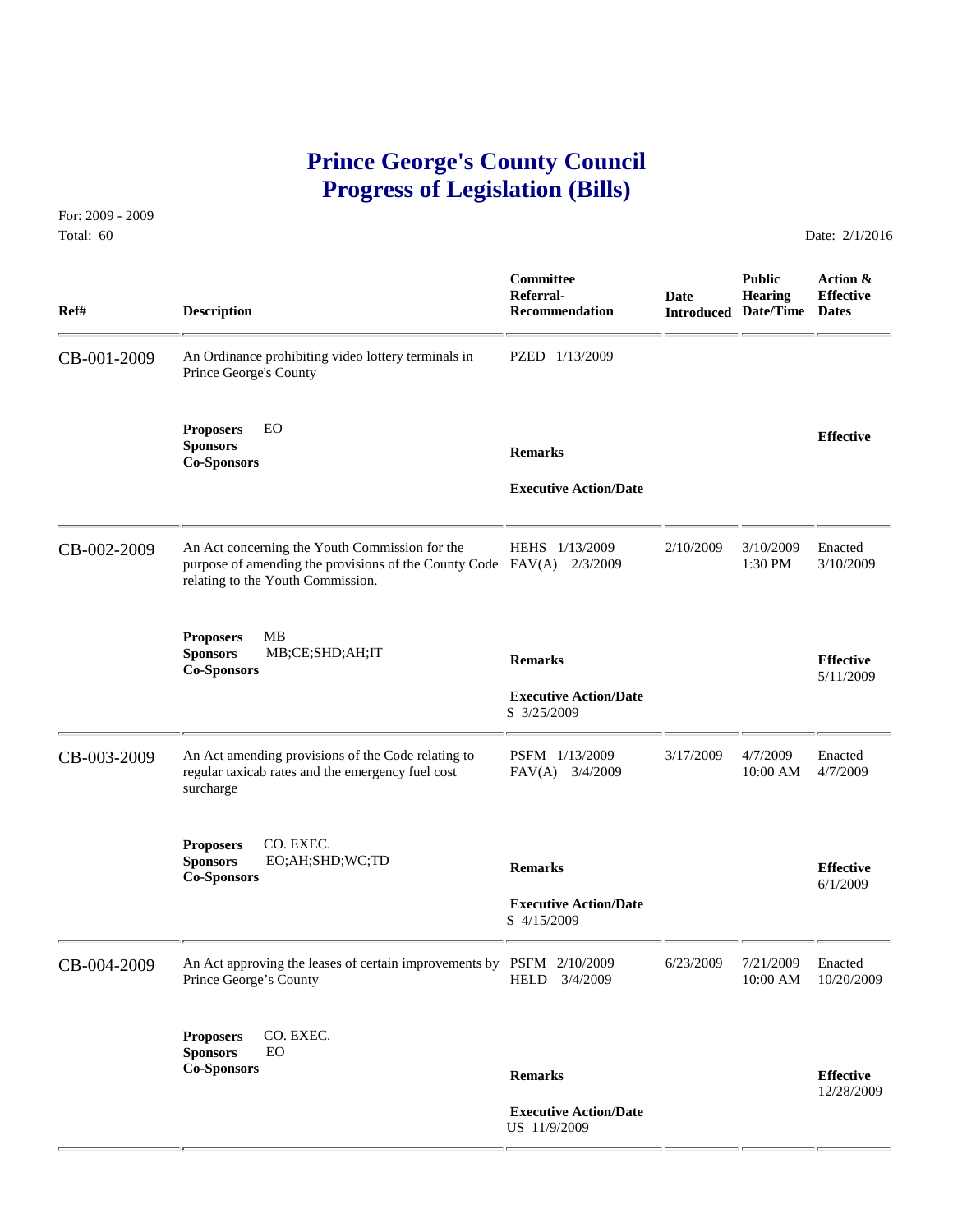| For: 2009-2009<br>Total: 60 | <b>Prince George's County Council</b><br>Date: 2/1/2016<br><b>Progress of Legislation (Bills)</b>                                                                                                                                                                                                                                                            |                                                        |                           |                                              |                                              |
|-----------------------------|--------------------------------------------------------------------------------------------------------------------------------------------------------------------------------------------------------------------------------------------------------------------------------------------------------------------------------------------------------------|--------------------------------------------------------|---------------------------|----------------------------------------------|----------------------------------------------|
| Ref#                        | <b>Description</b>                                                                                                                                                                                                                                                                                                                                           | <b>Committee</b><br>Referral-<br><b>Recommendation</b> | Date<br><b>Introduced</b> | <b>Public</b><br><b>Hearing</b><br>Date/Time | Action &<br><b>Effective</b><br><b>Dates</b> |
| CB-005-2009                 | An Act amending the energy conservation real property<br>tax credit for residential homeowners who utilize solar<br>energy conservation devices.                                                                                                                                                                                                             | PSFM 2/17/2009<br>FAV 3/4/2009                         | 3/17/2009                 | 4/7/2009<br>10:00 AM                         | Enacted<br>4/7/2009                          |
|                             | <b>Proposers</b><br>EO;TD;WC<br><b>Sponsors</b><br>EO;TD;WC;IT;AH<br><b>Co-Sponsors</b>                                                                                                                                                                                                                                                                      | <b>Remarks</b>                                         |                           |                                              | <b>Effective</b><br>6/1/2009                 |
|                             |                                                                                                                                                                                                                                                                                                                                                              | <b>Executive Action/Date</b><br>S 4/15/2009            |                           |                                              |                                              |
| CB-006-2009                 | An Act amending provisions of the County Code<br>relating to the prohibition of the sale, offer and<br>distribution of certain cigar and cigar products intended<br>for or designed for the use in inhaling, or otherwise<br>introducing marihuana, cocaine, hashish, or hashish oil<br>into the human body, to minors and in less than<br>packages of five. | HEHS 2/24/2009<br><b>Remarks</b>                       | 3/17/2009                 | 4/7/2009<br>10:00 AM                         | Enacted<br>4/7/2009                          |
|                             |                                                                                                                                                                                                                                                                                                                                                              | Discharged from HEHS on<br>3/17/2009                   |                           |                                              | <b>Effective</b><br>6/1/2009                 |
|                             | <b>SHD</b><br><b>Proposers</b><br><b>Sponsors</b><br>SHD;AH;MB;TK<br><b>Co-Sponsors</b>                                                                                                                                                                                                                                                                      | <b>Executive Action/Date</b><br>S 4/15/2009            |                           |                                              |                                              |
| CB-007-2009                 | An Ordinance concerning Validity Periods for Detailed<br>Site Plans and Specific Design Plans for the purpose of<br>temporarily suspending or tolling the validity periods of FAV(A) 4/1/2009<br>all approved applications for Detailed Site Plans and<br>Specific Design Plans that were in a valid status as of<br>January 1, 2009.                        | PZED<br>3/3/2009<br><b>HELD</b><br>3/18/2009           | 4/14/2009                 | 6/2/2009<br>10:00 AM                         | Enacted<br>6/2/2009                          |
|                             |                                                                                                                                                                                                                                                                                                                                                              | <b>Remarks</b>                                         |                           |                                              | <b>Effective</b><br>6/4/2009                 |
|                             | <b>SHD</b><br><b>Proposers</b><br>SHD;MB<br><b>Sponsors</b><br><b>Co-Sponsors</b>                                                                                                                                                                                                                                                                            | <b>Executive Action/Date</b>                           |                           |                                              |                                              |
| CB-008-2009                 | An Subdivision Bill concerning validity periods for<br>Preliminary Plans of Subdivision for the purpose of<br>temporarily suspending or tolling the validity periods of FAV(A) 4/1/2009<br>all approved applications for Preliminary Plans of<br>Subdivision that were in a valid status as of January 1,<br>2009.                                           | PZED<br>3/3/2009<br>3/18/2009<br><b>HELD</b>           | 4/14/2009                 | 6/2/2009<br>10:00 AM                         | Enacted<br>6/2/2009                          |
|                             |                                                                                                                                                                                                                                                                                                                                                              | <b>Remarks</b>                                         |                           |                                              | <b>Effective</b><br>6/4/2009                 |
|                             | <b>SHD</b><br><b>Proposers</b><br><b>Sponsors</b><br>SHD;MB<br><b>Co-Sponsors</b>                                                                                                                                                                                                                                                                            | <b>Executive Action/Date</b><br>S 6/4/2009             |                           |                                              |                                              |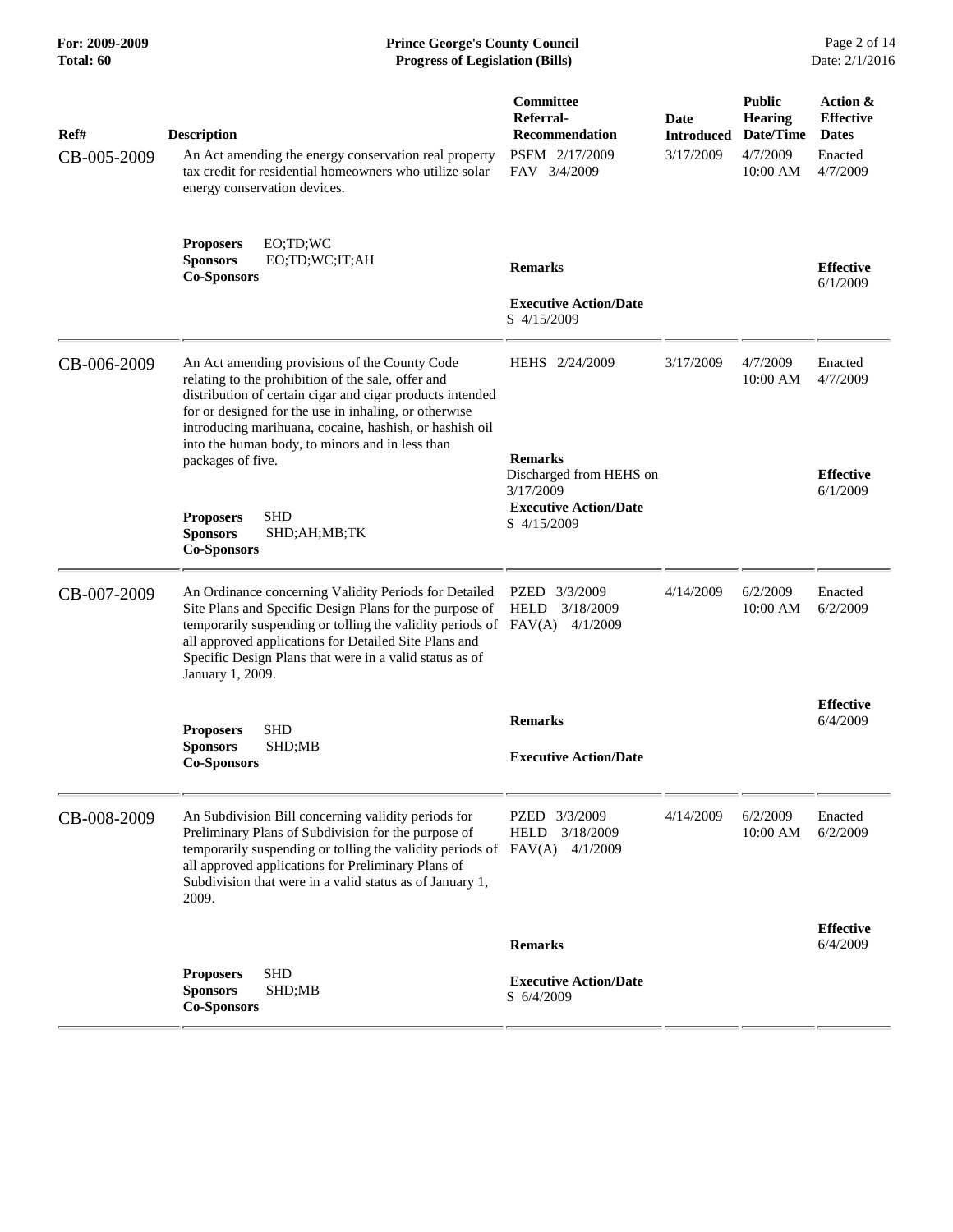**For: 2009-2009 Prince George's County Council** Page 3 of 14<br> **Prince George's County Council** Page 3 of 14<br> **Progress of Legislation (Bills)** Date: 2/1/2016 **Total: 60 Progress of Legislation (Bills)** 

| Ref#<br>CB-009-2009 | <b>Description</b><br>A Subdivision Bill adding an exemption from the<br>requirement of filing a subdivision plat.                                                                                                                                                                   | Committee<br>Referral-<br><b>Recommendation</b><br>PZED 3/3/2009 | Date<br>Introduced | <b>Public</b><br><b>Hearing</b><br>Date/Time | Action &<br><b>Effective</b><br><b>Dates</b>  |
|---------------------|--------------------------------------------------------------------------------------------------------------------------------------------------------------------------------------------------------------------------------------------------------------------------------------|------------------------------------------------------------------|--------------------|----------------------------------------------|-----------------------------------------------|
|                     | TK<br><b>Proposers</b><br><b>Sponsors</b><br><b>Co-Sponsors</b>                                                                                                                                                                                                                      | <b>Remarks</b><br><b>Executive Action/Date</b>                   |                    |                                              | <b>Effective</b>                              |
| CB-010-2009         | A Subdivision Bill restricting the location of public trail PZED 3/3/2009<br>easements on private lots                                                                                                                                                                               |                                                                  |                    |                                              |                                               |
|                     | TK<br><b>Proposers</b><br><b>Sponsors</b><br><b>Co-Sponsors</b>                                                                                                                                                                                                                      | <b>Remarks</b><br><b>Executive Action/Date</b>                   |                    |                                              | <b>Effective</b>                              |
| CB-011-2009         | An Act providing for the registration of vacant or<br>unoccupied residential structures with the Department of FAV(A)<br>Environmental Resources; providing civil penalties for<br>failure to register; and providing criminal penalties for<br>failure to maintain such properties. | THE 3/10/2009<br>4/9/2009<br>FAV(A) 5/12/2009                    | 6/2/2009           | 6/23/2009<br>1:30 PM                         | Recommit<br>4/28/2009<br>Enacted<br>6/23/2009 |
|                     | <b>Proposers</b><br>WC;AH<br>WC;AH<br><b>Sponsors</b><br><b>Co-Sponsors</b>                                                                                                                                                                                                          | <b>Remarks</b><br><b>Executive Action/Date</b><br>S 7/6/2009     |                    |                                              | <b>Effective</b><br>8/21/2009                 |
| CB-012-2009         | An Act amending the schedule of civil monetary fines<br>for Zoning Ordinance and Housing Code violations                                                                                                                                                                             | THE 3/17/2009<br>FAV 10/23/2009                                  | 9/9/2009           | 10/20/2009<br>10:00 AM                       | Enacted<br>10/20/2009                         |
|                     | CO. EXEC.<br><b>Proposers</b><br><b>Sponsors</b><br>IT;SHD<br><b>Co-Sponsors</b>                                                                                                                                                                                                     | <b>Remarks</b><br><b>Executive Action/Date</b><br>S 10/25/2009   |                    |                                              | <b>Effective</b><br>12/10/2009                |
| CB-013-2009         | An Act amending sections of Subtitle 4, the Building<br>Code, to adopt the latest version of the International<br>Building Codes and to adopt local amendments to the<br>County's construction regulations                                                                           | PZED 3/31/2009<br>5/13/2009<br>HELD<br>FAV(A) 7/7/2009           | 7/14/2009          | 9/9/2009<br>$1:30$ AM                        | Enacted<br>9/22/2009                          |
|                     | CO. EXEC.<br><b>Proposers</b><br>AH; IT; SHD<br><b>Sponsors</b><br><b>Co-Sponsors</b>                                                                                                                                                                                                | <b>Remarks</b><br><b>Executive Action/Date</b><br>S 10/6/2009    |                    |                                              | <b>Effective</b><br>11/23/2009                |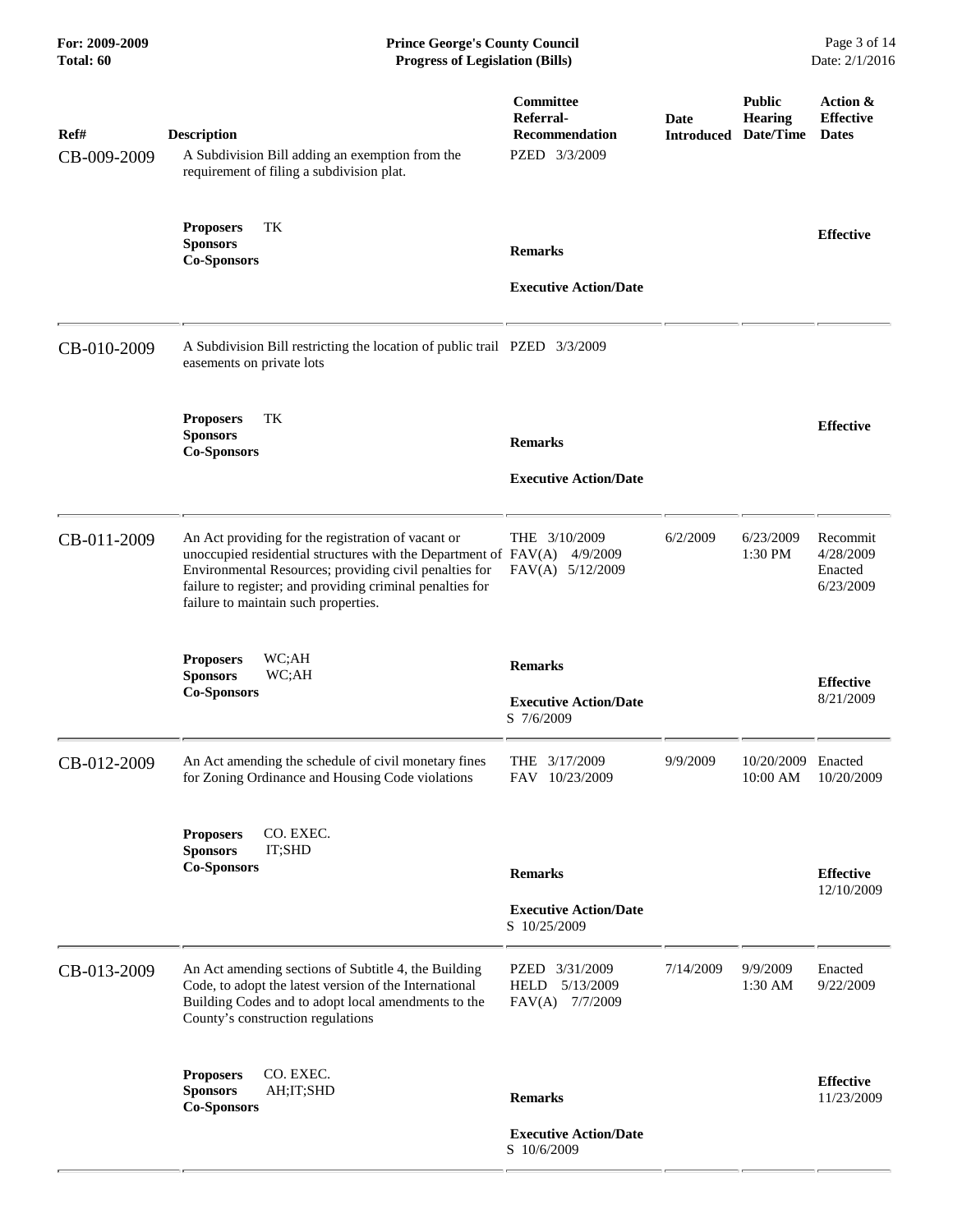## **For: 2009-2009 Prince George's County Council** Page 4 of 14<br> **Prince George's County Council** Page 4 of 14<br> **Progress of Legislation (Bills)** Date: 2/1/2016 **Total: 60 Progress of Legislation (Bills)**

| Ref#<br>CB-014-2009 | <b>Description</b><br>An Ordinance varying the bedroom percentages for<br>multifamily dwellings within one-half mile of the<br>campus center of the University of Maryland at College<br>Park under certain circumstances.                                                                                                     | Committee<br>Referral-<br><b>Recommendation</b><br>PZED 5/12/2009<br>FAV(A) 6/3/2009 | <b>Date</b><br><b>Introduced</b><br>6/16/2009 | <b>Public</b><br><b>Hearing</b><br>Date/Time<br>7/21/2009<br>10:00 AM | Action &<br><b>Effective</b><br><b>Dates</b><br>Enacted<br>7/21/2009 |
|---------------------|--------------------------------------------------------------------------------------------------------------------------------------------------------------------------------------------------------------------------------------------------------------------------------------------------------------------------------|--------------------------------------------------------------------------------------|-----------------------------------------------|-----------------------------------------------------------------------|----------------------------------------------------------------------|
|                     | EO<br><b>Proposers</b><br><b>Sponsors</b><br>EO<br><b>Co-Sponsors</b>                                                                                                                                                                                                                                                          | <b>Remarks</b><br><b>Executive Action/Date</b>                                       |                                               |                                                                       | <b>Effective</b><br>9/7/2009                                         |
| CB-015-2009         | An Ordinance providing regulations for gateway signs in PZED 5/19/2009<br>an integrated shopping center.                                                                                                                                                                                                                       | FAV(A) 6/17/2009                                                                     | 6/23/2009                                     | 7/21/2009<br>10:00 AM                                                 | Enacted<br>7/21/2009                                                 |
|                     | <b>Proposers</b><br>EO<br><b>Sponsors</b><br>EO;AH<br><b>Co-Sponsors</b>                                                                                                                                                                                                                                                       | <b>Remarks</b><br><b>Executive Action/Date</b>                                       |                                               |                                                                       | <b>Effective</b><br>9/7/2009                                         |
| CB-016-2009         | An Act amending provisions of the single-family rental<br>facility licensing requirements and providing for<br>criminal penalties for certain violations.                                                                                                                                                                      | THE 5/19/2009                                                                        |                                               |                                                                       |                                                                      |
|                     | <b>Proposers</b><br>EO<br><b>Sponsors</b><br><b>Co-Sponsors</b>                                                                                                                                                                                                                                                                | <b>Remarks</b><br><b>Executive Action/Date</b>                                       |                                               |                                                                       | <b>Effective</b>                                                     |
| CB-017-2009         | An Act amending the provisions of the method of setting PSFM 5/19/2009<br>the compensation of the County Executive and Members<br>of the County Council to prevent the increase in<br>compensation levels in any fiscal year in which there is<br>no increase in the base compensation level of General<br>Schedule employees. | <b>Remarks</b>                                                                       |                                               |                                                                       | <b>Effective</b>                                                     |
|                     | EO;TD;WC;AH<br><b>Proposers</b><br><b>Sponsors</b><br><b>Co-Sponsors</b>                                                                                                                                                                                                                                                       | <b>Executive Action/Date</b>                                                         |                                               |                                                                       |                                                                      |
| CB-018-2009         | An Act approving the Prince George's County portion of<br>the Maryland-National Capital Park and Planning<br>Commission budget and making appropriations and<br>levying certain taxes for FY 2010 for the M-NCPPC.                                                                                                             |                                                                                      | 6/1/2009                                      |                                                                       | Enacted<br>6/1/2009                                                  |
|                     |                                                                                                                                                                                                                                                                                                                                | <b>Remarks</b>                                                                       |                                               |                                                                       |                                                                      |
|                     | <b>Proposers</b><br>MB<br><b>Sponsors</b><br>MВ<br><b>Co-Sponsors</b>                                                                                                                                                                                                                                                          | <b>Executive Action/Date</b><br>S 6/4/2009                                           |                                               |                                                                       | <b>Effective</b><br>7/1/2009                                         |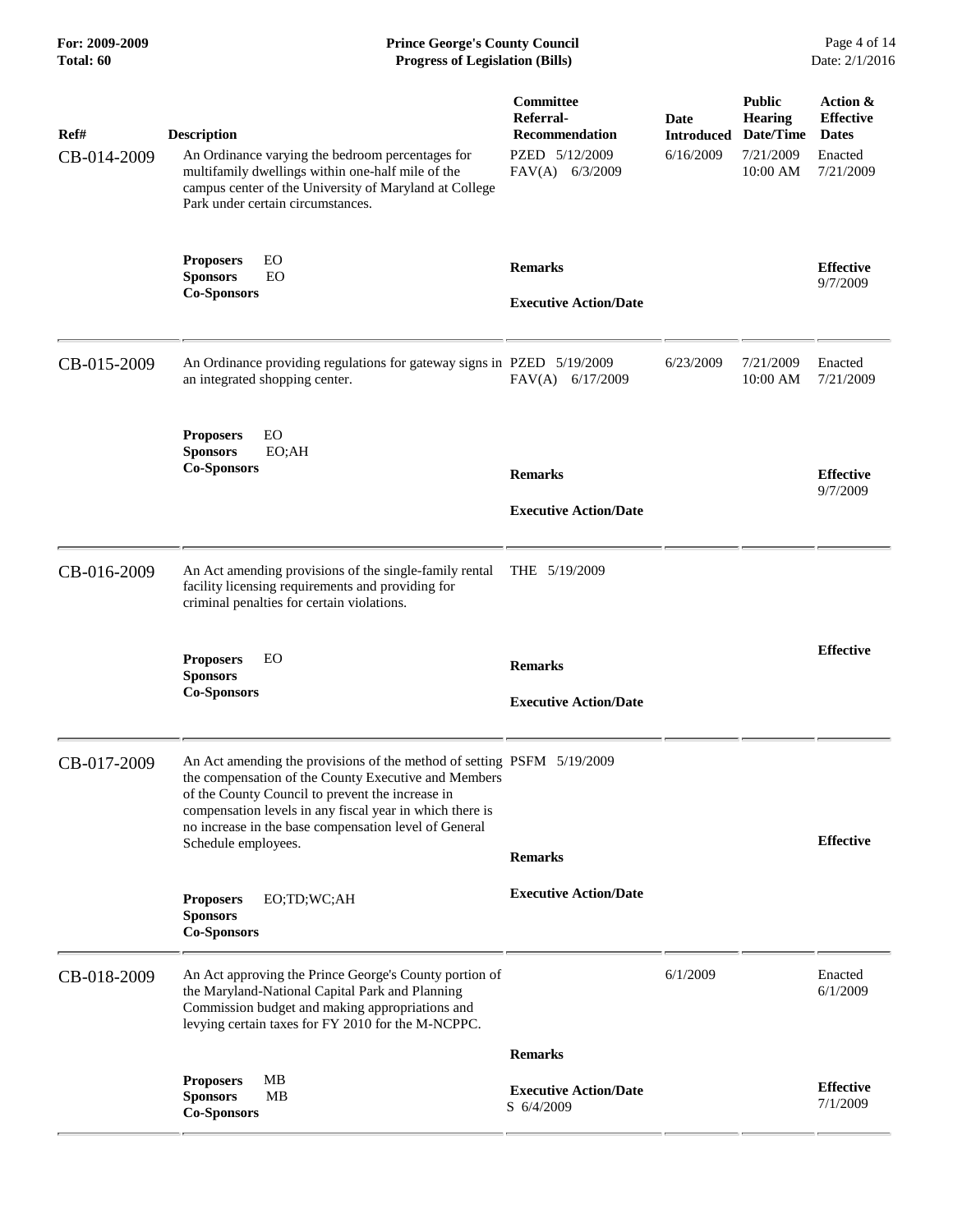| Ref#<br>CB-019-2009 | <b>Description</b><br><b>Capital Budgets</b>              | An Act concerning FY 2009-2010 Current Expense and                                                                                                                                                                               | Committee<br>Referral-<br><b>Recommendation</b>                  | <b>Date</b><br><b>Introduced</b><br>6/1/2009 | <b>Public</b><br><b>Hearing</b><br>Date/Time | Action &<br><b>Effective</b><br><b>Dates</b><br>Enacted<br>6/1/2009 |
|---------------------|-----------------------------------------------------------|----------------------------------------------------------------------------------------------------------------------------------------------------------------------------------------------------------------------------------|------------------------------------------------------------------|----------------------------------------------|----------------------------------------------|---------------------------------------------------------------------|
|                     | <b>Proposers</b><br><b>Sponsors</b><br><b>Co-Sponsors</b> | MB<br><b>MB</b>                                                                                                                                                                                                                  | <b>Remarks</b><br><b>Executive Action/Date</b><br>S 6/2/2009     |                                              |                                              | <b>Effective</b><br>7/1/2009                                        |
| CB-020-2009         | violation notice                                          | An Ordinance amending the Zoning Ordinance to reduce PZED 6/2/2009<br>the notification period by an appellant to the Board of<br>Zoning Appeals for a refusal of permit or zoning                                                | FAV(A) 6/17/2009                                                 | 6/23/2009                                    | 7/21/2009<br>10:00 AM                        | Enacted<br>7/21/2009                                                |
|                     | <b>Proposers</b><br><b>Sponsors</b><br><b>Co-Sponsors</b> | CO. EXEC.<br>MB;TD                                                                                                                                                                                                               | <b>Remarks</b><br><b>Executive Action/Date</b>                   |                                              |                                              | <b>Effective</b><br>9/7/2009                                        |
| CB-021-2009         |                                                           | An Ordinance concerning Use and Occupancy Permits<br>for the purpose of defining situations in which permits<br>are subject or automatic termination                                                                             | PZED 6/2/2009<br>HELD 6/17/2009                                  |                                              |                                              |                                                                     |
|                     | <b>Proposers</b><br><b>Sponsors</b><br><b>Co-Sponsors</b> | CO. EXEC.                                                                                                                                                                                                                        | <b>Remarks</b><br><b>Executive Action/Date</b>                   |                                              |                                              | <b>Effective</b>                                                    |
| CB-022-2009         |                                                           | An Ordinance amending the Zoning Ordinance for the<br>purpose of defining how fences and walls are measured<br>and prohibiting barbed, razor wire and electrically<br>charged/energized fences and walls                         | PZED 6/2/2009<br>FAV(A) 6/17/2009                                | 6/23/2009                                    | 7/21/2009<br>10:00 AM                        | Enacted<br>7/21/2009                                                |
|                     | <b>Proposers</b><br><b>Sponsors</b><br><b>Co-Sponsors</b> | CO. EXEC.<br>EO;TD;IT                                                                                                                                                                                                            | <b>Remarks</b><br><b>Executive Action/Date</b>                   |                                              |                                              | <b>Effective</b><br>9/7/2009                                        |
| CB-023-2009         | 2009.                                                     | An Ordinance defining check cashing business,<br>requiring a special exception for this use under certain<br>circumstances, and grandfathering those with valid state<br>licenses for check cashing issued prior to September 1, | PZED 6/2/2009<br>6/17/2009<br><b>HELD</b><br>FAV(A)<br>10/7/2009 | 10/20/2009                                   | 11/17/2009 Enacted<br>10:00 AM               | 11/17/2009                                                          |
|                     | <b>Proposers</b><br><b>Sponsors</b><br><b>Co-Sponsors</b> | WC;TD;EO;IT<br>WC;TD;EO;IT                                                                                                                                                                                                       | <b>Remarks</b><br><b>Executive Action/Date</b>                   |                                              |                                              | <b>Effective</b><br>1/4/2010                                        |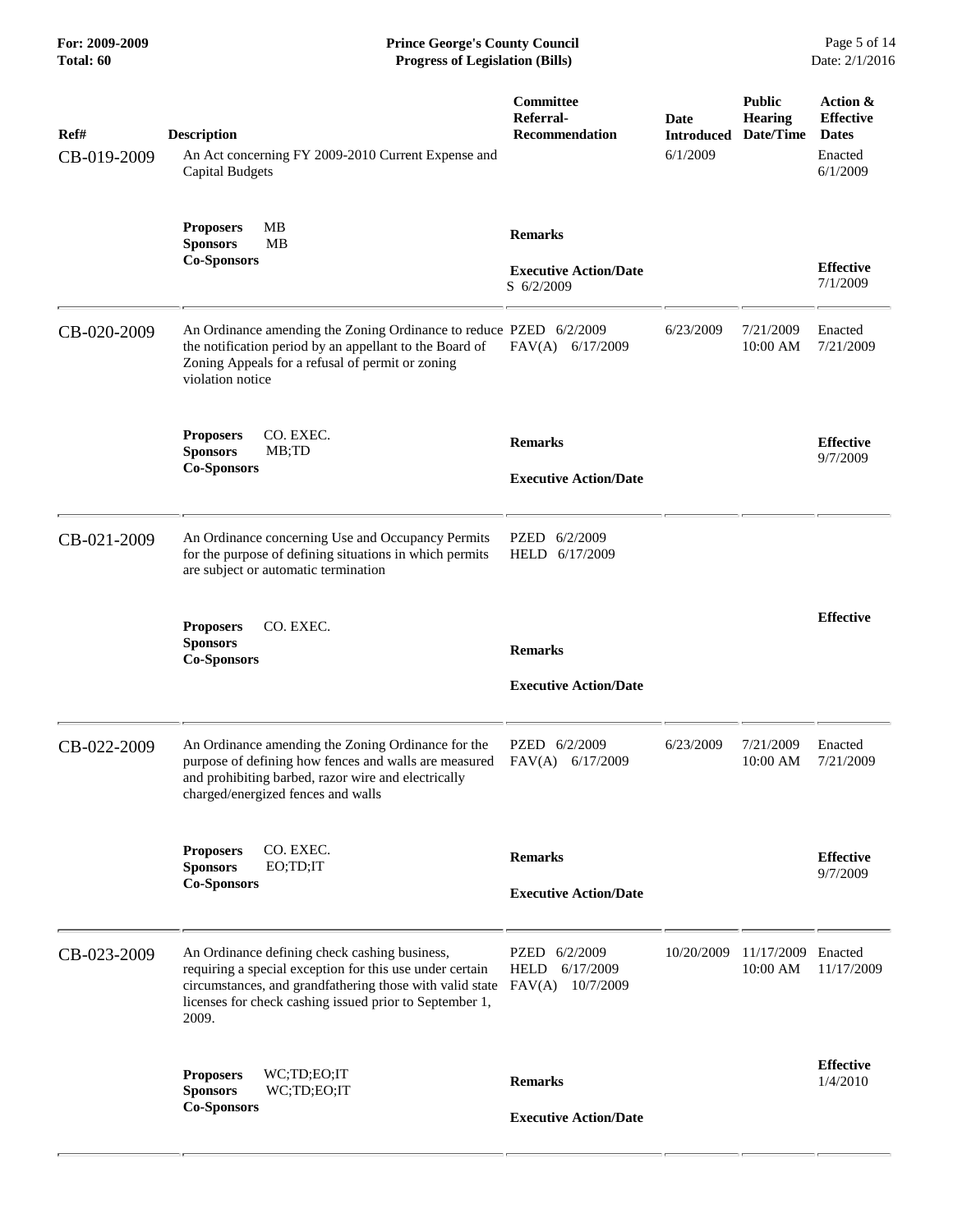| Ref#        | <b>Description</b>                                                                                                                                                                                                                                                                                                                    | Committee<br>Referral-<br><b>Recommendation</b> | <b>Date</b><br><b>Introduced</b> | <b>Public</b><br><b>Hearing</b><br>Date/Time | Action &<br><b>Effective</b><br><b>Dates</b> |
|-------------|---------------------------------------------------------------------------------------------------------------------------------------------------------------------------------------------------------------------------------------------------------------------------------------------------------------------------------------|-------------------------------------------------|----------------------------------|----------------------------------------------|----------------------------------------------|
| CB-024-2009 | An Act providing for the regulation and administration<br>of uses within the public rights of way, allowing for the<br>use of the public right-of-way under certain<br>circumstances, providing for a permitting process<br>relating to uses within the public right-of-way, and<br>providing for the enforcement of such regulations | THE 6/9/2009<br>FAV(A) 6/25/2009                | 7/14/2009                        | 9/9/2009<br>$1:30$ PM                        | Enacted<br>9/9/2009                          |
|             |                                                                                                                                                                                                                                                                                                                                       | <b>Remarks</b>                                  |                                  |                                              | <b>Effective</b>                             |
|             | TD<br><b>Proposers</b><br><b>Sponsors</b><br>TD;EO<br><b>Co-Sponsors</b>                                                                                                                                                                                                                                                              | <b>Executive Action/Date</b><br>S 9/22/2009     |                                  |                                              | 11/9/2009                                    |
| CB-025-2009 | An Act amending the provisions for surety bond<br>reductions posted for certain road construction and the<br>payment of extension fees for road construction and<br>storm drain permits until April 15, 2011                                                                                                                          | PSFM 6/9/2009<br>FAV 6/22/2009                  | 6/23/2009                        | 7/21/2009<br>$10:00$ AM                      | Enacted<br>7/21/2009                         |
|             | CO. EXEC.<br><b>Proposers</b><br>IT;SHD;MB;TD;CE;TK<br><b>Sponsors</b>                                                                                                                                                                                                                                                                | <b>Remarks</b>                                  |                                  |                                              | <b>Effective</b><br>9/21/2009                |
|             | <b>Co-Sponsors</b>                                                                                                                                                                                                                                                                                                                    | <b>Executive Action/Date</b><br>S 8/4/2009      |                                  |                                              |                                              |
| CB-026-2009 | An Act prohibiting unlicensed vendors from peddling<br>items relating to an event held at the Professional NFL<br>Stadium.                                                                                                                                                                                                            | THE 6/9/2009<br>FAV(A) 6/22/2009                | 6/23/2009                        | 7/21/2009<br>10:00 AM                        | Enacted<br>7/21/2009                         |
|             | <b>Proposers</b><br>AH<br><b>Sponsors</b><br>AH;CE<br><b>Co-Sponsors</b>                                                                                                                                                                                                                                                              | <b>Remarks</b>                                  |                                  |                                              | <b>Effective</b><br>9/21/2009                |
|             |                                                                                                                                                                                                                                                                                                                                       | <b>Executive Action/Date</b><br>S 8/4/2009      |                                  |                                              |                                              |
| CB-027-2009 | An Act amending the Prince George's County Building<br>ordinance, adopting certain amendments to the 2006<br>Edition of the International Building Code and the<br>International Residential Code for One and Two Family<br>Dwellings, amending sections of the Grading, Drainage                                                     | THE 6/23/2009                                   |                                  |                                              |                                              |
|             | and Pollution Control ordinance and generally related to<br>grading, drainage and building standards                                                                                                                                                                                                                                  | <b>Remarks</b>                                  |                                  |                                              | <b>Effective</b>                             |
|             |                                                                                                                                                                                                                                                                                                                                       | <b>Executive Action/Date</b>                    |                                  |                                              |                                              |
|             | CO. EXEC.<br><b>Proposers</b><br><b>Sponsors</b><br><b>Co-Sponsors</b>                                                                                                                                                                                                                                                                |                                                 |                                  |                                              |                                              |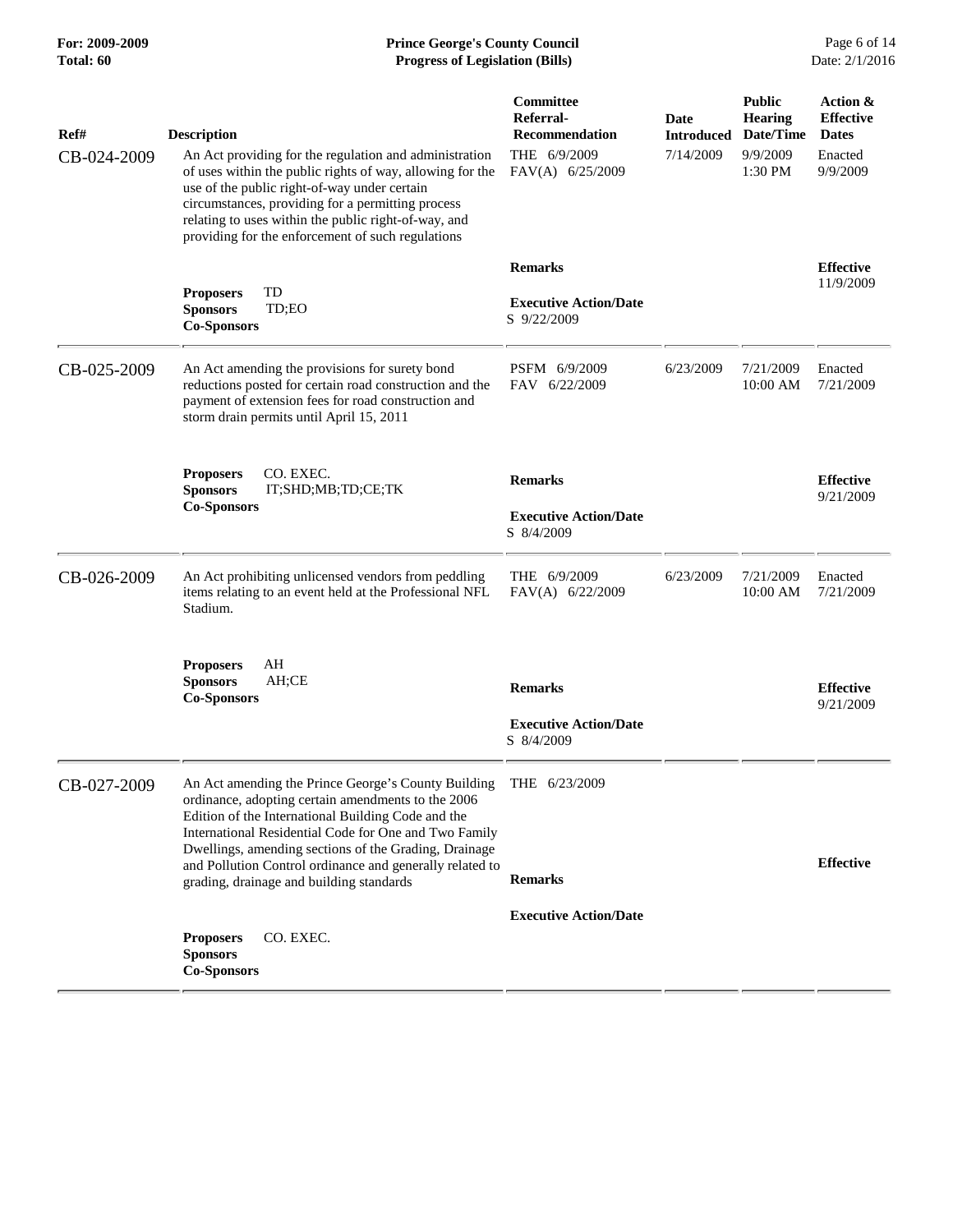## **For: 2009-2009 Prince George's County Council** Page 7 of 14<br> **Prince George's County Council** Page 7 of 14<br> **Progress of Legislation (Bills)** Date: 2/1/2016 **Total: 60 Progress of Legislation (Bills)**

| Ref#<br>CB-028-2009 | <b>Description</b><br>An Ordinance concerning Adult Book Stores and/or<br>Adult Video Stores for the purpose of revising the<br>definition of adult book store and/or adult video store;<br>establishing certain timeframes and administrative<br>procedures for processing adult book store and adult<br>video store use and occupancy permit applications;<br>extending the time period that adult book stores and<br>adult video stores may continue in operation; continuing<br>to permit adult book stores and adult video stores by<br>right in the I-2 Zone, under certain circumstances;<br>making additional legislative findings regarding adult<br>book stores and adult video stores; increasing certain<br>requirements for adult book stores and adult video<br>stores; and generally relating to adult book stores and/or<br>adult video stores.                                                            | Committee<br>Referral-<br><b>Recommendation</b><br>PZED 6/23/2009<br>FAV(A) 7/15/2009<br><b>Remarks</b><br><b>Executive Action/Date</b> | Date<br><b>Introduced</b><br>7/21/2009 | <b>Public</b><br><b>Hearing</b><br>Date/Time<br>9/9/2009<br>1:30 PM | Action &<br><b>Effective</b><br><b>Dates</b><br>Enacted<br>9/9/2009<br><b>Effective</b><br>10/26/2009 |
|---------------------|----------------------------------------------------------------------------------------------------------------------------------------------------------------------------------------------------------------------------------------------------------------------------------------------------------------------------------------------------------------------------------------------------------------------------------------------------------------------------------------------------------------------------------------------------------------------------------------------------------------------------------------------------------------------------------------------------------------------------------------------------------------------------------------------------------------------------------------------------------------------------------------------------------------------------|-----------------------------------------------------------------------------------------------------------------------------------------|----------------------------------------|---------------------------------------------------------------------|-------------------------------------------------------------------------------------------------------|
|                     | <b>Proposers</b><br>TD;MB;WC;EO;SHD<br><b>Sponsors</b><br>TD;MB;WC;EO;SHD;TK<br><b>Co-Sponsors</b>                                                                                                                                                                                                                                                                                                                                                                                                                                                                                                                                                                                                                                                                                                                                                                                                                         |                                                                                                                                         |                                        |                                                                     |                                                                                                       |
| CB-029-2009         | An Act concerning Adult Book Stores and/or Adult<br>Video Stores for the purpose of providing a declaration<br>of findings and policies regarding adult book stores<br>and/or adult video stores; providing for the purpose and<br>intent of this legislation; requiring adult book store<br>and/or adult video store licenses; providing for the<br>contents of an adult book store and/or adult video store<br>license application; establishing certain timeframes and<br>administrative procedures for processing adult book<br>store and/or adult video store licenses; providing for<br>certain zoning compliance; providing for the approval<br>and denial of an adult book store and/or adult video store<br>license; providing for the suspension and revocation of<br>an adult book store and/or adult video store license; and<br>generally relating to adult book store and/or adult video<br>store licensing. | PZED 6/23/2009<br>FAV(A) 7/15/2009<br><b>Remarks</b><br><b>Executive Action/Date</b><br>S 9/22/2009                                     | 7/21/2009                              | 9/9/2009<br>1:30 PM                                                 | Enacted<br>9/9/2009<br><b>Effective</b><br>11/9/2009                                                  |
|                     | TD;MB;WC;EO;SHD<br><b>Proposers</b><br><b>Sponsors</b><br>TD;MB;WC;EO;SHD;TK<br><b>Co-Sponsors</b>                                                                                                                                                                                                                                                                                                                                                                                                                                                                                                                                                                                                                                                                                                                                                                                                                         |                                                                                                                                         |                                        |                                                                     |                                                                                                       |
| CB-030-2009         | An Act concerning the issuance and sale of General<br>Obligation Bonds in an amount not to exceed<br>\$88,257,000                                                                                                                                                                                                                                                                                                                                                                                                                                                                                                                                                                                                                                                                                                                                                                                                          | $C.0.W.$ 6/23/2009<br>FAV 7/14/2009                                                                                                     | 6/23/2009                              | 7/21/2009<br>10:00 AM                                               | Enacted<br>7/21/2009                                                                                  |
|                     | CO. EXEC.<br><b>Proposers</b><br><b>CE</b><br><b>Sponsors</b><br><b>Co-Sponsors</b>                                                                                                                                                                                                                                                                                                                                                                                                                                                                                                                                                                                                                                                                                                                                                                                                                                        | <b>Remarks</b><br><b>Executive Action/Date</b>                                                                                          |                                        |                                                                     | <b>Effective</b><br>9/21/2009                                                                         |
|                     |                                                                                                                                                                                                                                                                                                                                                                                                                                                                                                                                                                                                                                                                                                                                                                                                                                                                                                                            | S 8/4/2009                                                                                                                              |                                        |                                                                     |                                                                                                       |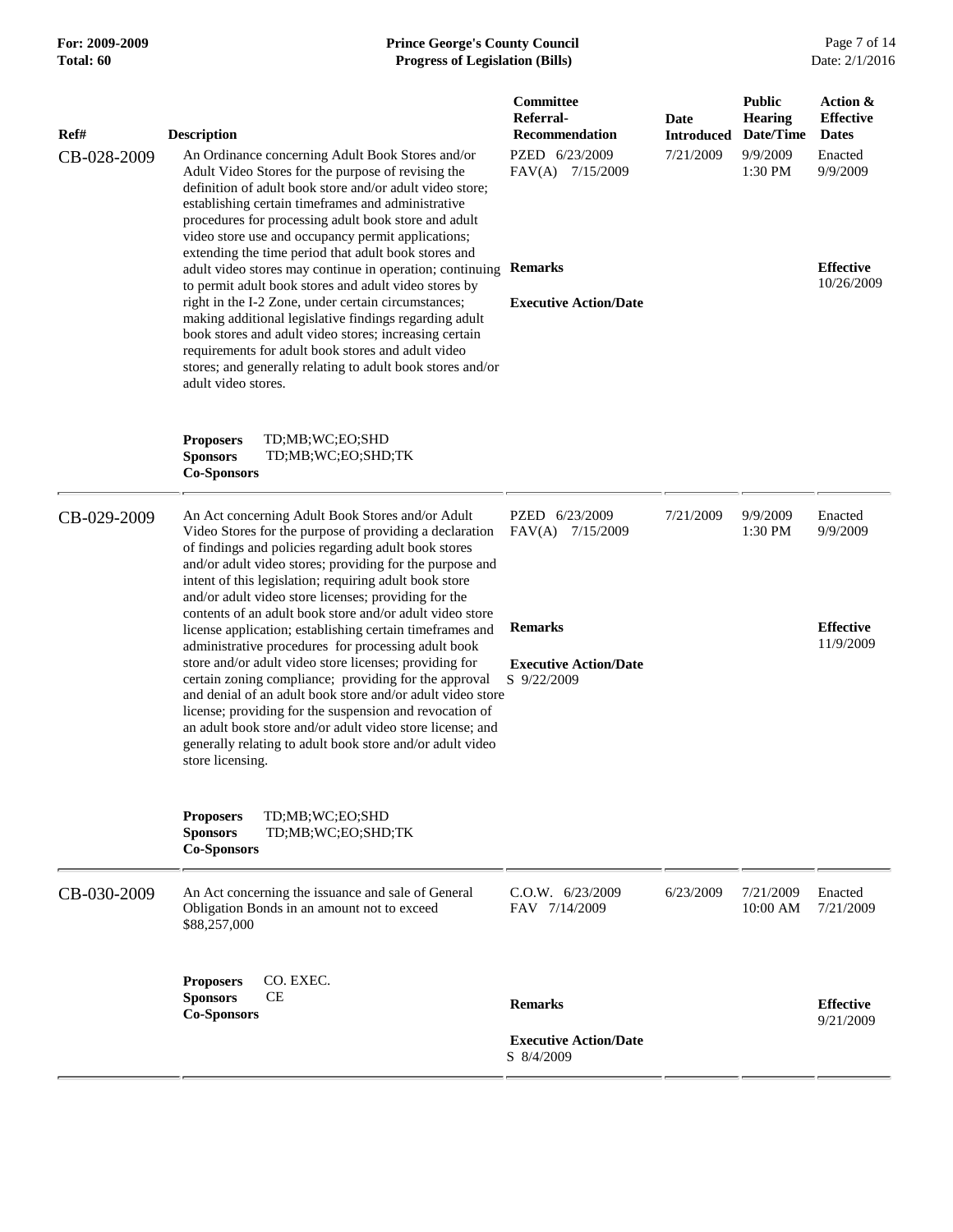| Ref#        | <b>Description</b>                                                                                                                                                                                                                                                          | Committee<br>Referral-<br><b>Recommendation</b>              | <b>Date</b><br><b>Introduced</b> | <b>Public</b><br><b>Hearing</b><br>Date/Time | Action &<br><b>Effective</b><br><b>Dates</b> |
|-------------|-----------------------------------------------------------------------------------------------------------------------------------------------------------------------------------------------------------------------------------------------------------------------------|--------------------------------------------------------------|----------------------------------|----------------------------------------------|----------------------------------------------|
| CB-031-2009 | An Act concerning the issuance and sale of General<br>Obligation Bonds in an amount not to exceed<br>\$65,694,000                                                                                                                                                           | $C.0.W.$ 6/23/2009<br>FAV(A) 7/14/2009                       | 6/23/2009                        | 7/21/2009<br>10:00 AM                        | Enacted<br>7/21/2009                         |
|             | CO. EXEC.<br><b>Proposers</b><br><b>CE</b><br><b>Sponsors</b><br><b>Co-Sponsors</b>                                                                                                                                                                                         | <b>Remarks</b>                                               |                                  |                                              | <b>Effective</b><br>9/21/2009                |
|             |                                                                                                                                                                                                                                                                             | <b>Executive Action/Date</b><br>S 8/4/2009                   |                                  |                                              |                                              |
| CB-032-2009 | <b>ASSIGNED</b>                                                                                                                                                                                                                                                             |                                                              |                                  |                                              |                                              |
|             | N/A<br><b>Proposers</b><br><b>Sponsors</b><br><b>Co-Sponsors</b>                                                                                                                                                                                                            | <b>Remarks</b>                                               |                                  |                                              | <b>Effective</b>                             |
|             |                                                                                                                                                                                                                                                                             | <b>Executive Action/Date</b>                                 |                                  |                                              |                                              |
| CB-033-2009 | An Act concerning the issuance and sale of General<br>Obligation Stormwater Management Bonds in an<br>amount not to exceed \$23,871,000                                                                                                                                     | $C.0.W.$ 6/23/2009<br>FAV 7/14/2009                          | 6/23/2009                        | 7/21/2009<br>10:00 AM                        | Enacted<br>7/21/2009                         |
|             | CO. EXEC.<br><b>Proposers</b><br><b>CE</b><br><b>Sponsors</b><br><b>Co-Sponsors</b>                                                                                                                                                                                         | <b>Remarks</b>                                               |                                  |                                              | <b>Effective</b><br>9/21/2009                |
|             |                                                                                                                                                                                                                                                                             | <b>Executive Action/Date</b><br>S 8/4/2009                   |                                  |                                              |                                              |
| CB-034-2009 | An Act concerning the issuance and sale of<br>Reimbursement Bonds in an amount not to exceed<br>\$30,000,000 to refinance the costs of the Duvall Wing                                                                                                                      | C.O.W. 6/23/2009<br>FAV 7/14/2009                            | 6/23/2009                        | 7/21/2009<br>10:00 AM                        | Enacted<br>7/21/2009                         |
|             | CO. EXEC.<br><b>Proposers</b><br><b>Sponsors</b><br>MB                                                                                                                                                                                                                      |                                                              |                                  |                                              |                                              |
|             | <b>Co-Sponsors</b>                                                                                                                                                                                                                                                          | <b>Remarks</b><br><b>Executive Action/Date</b><br>S 8/4/2009 |                                  |                                              | <b>Effective</b><br>9/21/2009                |
| CB-035-2009 | An Act amending provisions of the County Code<br>relating to rental housing license suspension or<br>revocation, requiring a landlord to begin eviction<br>proceedings against a tenant that has received a certain<br>number of disruptive conduct reports from the Police | THE 9/9/2009                                                 |                                  |                                              |                                              |
|             | Department, defining disruptive conduct, and generally<br>relating to rental housing.                                                                                                                                                                                       | <b>Remarks</b>                                               |                                  |                                              | <b>Effective</b>                             |
|             | TK<br><b>Proposers</b><br><b>Sponsors</b><br><b>Co-Sponsors</b>                                                                                                                                                                                                             | <b>Executive Action/Date</b>                                 |                                  |                                              |                                              |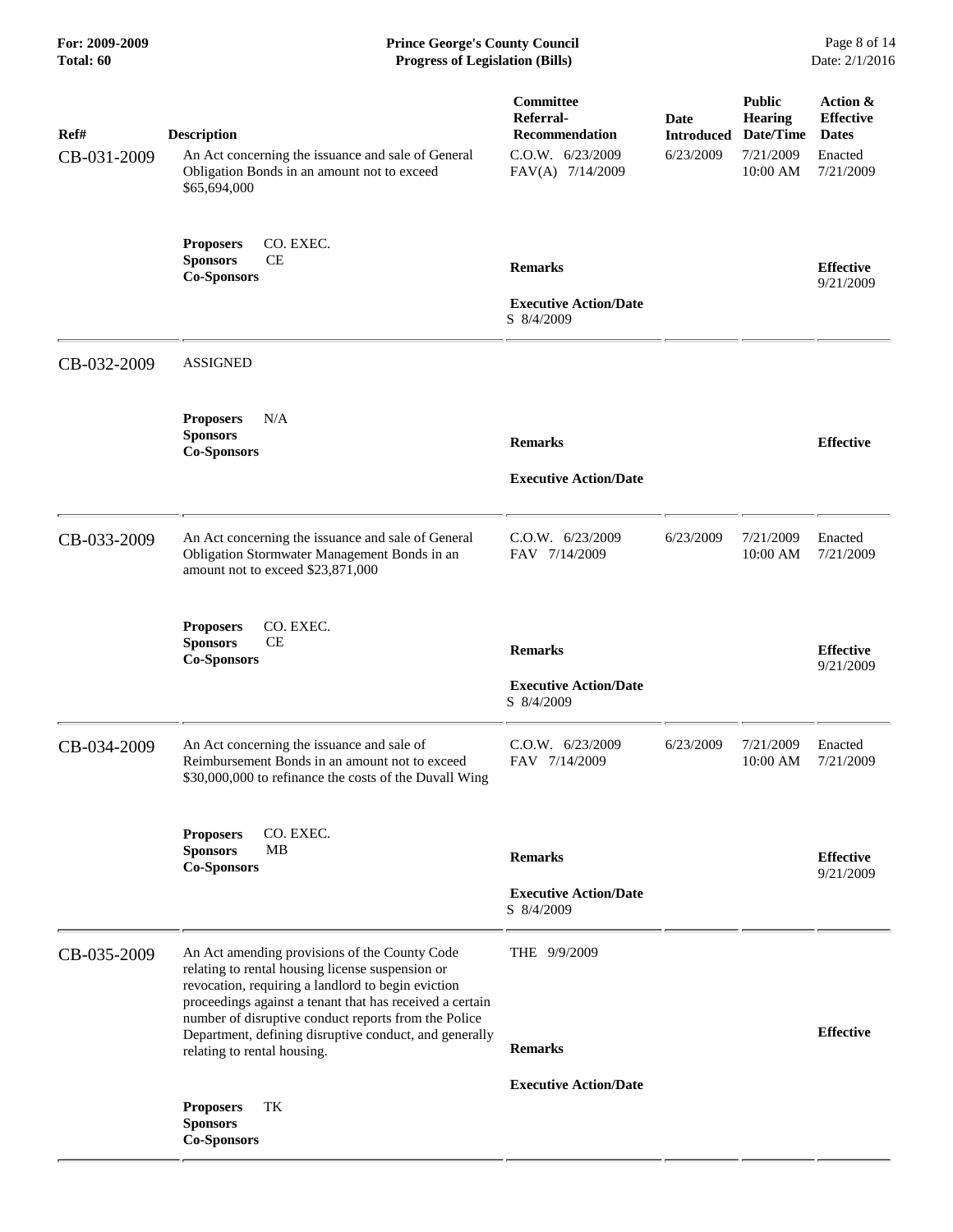| For: 2009-2009<br>Total: 60 | <b>Prince George's County Council</b><br>Date: 2/1/2016<br><b>Progress of Legislation (Bills)</b>                                                                                                                                                                                                                                                                 |                                                                            |                                         |                                                                        |                                                                       |
|-----------------------------|-------------------------------------------------------------------------------------------------------------------------------------------------------------------------------------------------------------------------------------------------------------------------------------------------------------------------------------------------------------------|----------------------------------------------------------------------------|-----------------------------------------|------------------------------------------------------------------------|-----------------------------------------------------------------------|
| Ref#<br>CB-036-2009         | <b>Description</b><br>An Ordinance defining farm wineries and permitting this PZED 9/22/2009<br>use in residential zones assessed for agricultural use<br>subject to certain requirements.                                                                                                                                                                        | <b>Committee</b><br>Referral-<br><b>Recommendation</b><br>FAV(A) 10/7/2009 | Date<br><b>Introduced</b><br>10/20/2009 | <b>Public</b><br><b>Hearing</b><br>Date/Time<br>11/17/2009<br>10:00 AM | Action &<br><b>Effective</b><br><b>Dates</b><br>Enacted<br>11/17/2009 |
|                             | TD;MB;SHD;IT<br><b>Proposers</b><br>TD;MB;SHD;IT;EO;CE<br><b>Sponsors</b><br><b>Co-Sponsors</b>                                                                                                                                                                                                                                                                   | <b>Remarks</b><br><b>Executive Action/Date</b>                             |                                         |                                                                        | <b>Effective</b><br>1/4/2010                                          |
| CB-037-2009                 | An Act authorizing the County to utilize speed<br>monitoring systems pursuant to Section 21-809 of the<br>Transportation Article of the Annotated Code of<br>Maryland                                                                                                                                                                                             | THE $9/22/2009$<br>FAV(A) 10/13/2009                                       | 10/13/2009                              | 11/3/2009<br>10:00 AM                                                  | Enacted<br>11/3/2009                                                  |
|                             | CO. EXEC.<br><b>Proposers</b><br>EO;IT;TD;WC;TK<br><b>Sponsors</b><br><b>Co-Sponsors</b>                                                                                                                                                                                                                                                                          | <b>Remarks</b><br><b>Executive Action/Date</b><br>S 11/16/2009             |                                         |                                                                        | <b>Effective</b><br>1/4/2010                                          |
| CB-038-2009                 | An Act concerning Secondhand and Pawn Dealers for<br>the purpose of clarifying the definition of tangible<br>personal property; requiring the display of licenses and<br>ordinances; and making related clarifying amendments                                                                                                                                     | 9/29/2009<br><b>THE</b><br>FAV 10/8/2009                                   | 10/13/2009                              | 11/3/2009<br>10:00 AM                                                  | Enacted<br>11/3/2009                                                  |
|                             | EO<br><b>Proposers</b><br><b>Sponsors</b><br>EO;CE;TD<br><b>Co-Sponsors</b>                                                                                                                                                                                                                                                                                       | <b>Remarks</b><br><b>Executive Action/Date</b><br>S 11/16/2009             |                                         |                                                                        | <b>Effective</b><br>1/4/2010                                          |
| CB-039-2009                 | An Ordinance defining agritourism or bed-and-breakfast PZED 9/29/2009<br>inn and permitting these uses in certain residential<br>zones.                                                                                                                                                                                                                           | FAV(A) 10/7/2009                                                           | 10/20/2009                              | 11/17/2009 Enacted<br>10:00 AM                                         | 11/17/2009                                                            |
|                             | TD<br><b>Proposers</b><br><b>Sponsors</b><br>TD;EO;SHD;MB;TK<br><b>Co-Sponsors</b>                                                                                                                                                                                                                                                                                | <b>Remarks</b><br><b>Executive Action/Date</b>                             |                                         |                                                                        | <b>Effective</b><br>1/4/2010                                          |
| CB-040-2009                 | An Act concerning towing regulations for the purpose of THE 9/29/2009<br>amending provisions of the Code relating to towing<br>regulations and towing of vehicles from private property,<br>establishing license fees and penalties, and transferring<br>certain responsibilities regarding towing regulations<br>from the Police Department to the Department of | FAV(A) 10/13/2009                                                          | 10/20/2009                              | 11/17/2009<br>10:00 AM                                                 | Enacted<br>11/17/2009                                                 |
|                             | <b>Environmental Resources.</b>                                                                                                                                                                                                                                                                                                                                   | <b>Remarks</b>                                                             |                                         |                                                                        | <b>Effective</b>                                                      |
|                             | CE;TD;TK<br><b>Proposers</b><br><b>Sponsors</b><br>CE;TD;TK;SHD;MB<br><b>Co-Sponsors</b>                                                                                                                                                                                                                                                                          | <b>Executive Action/Date</b><br>S 11/23/2009                               |                                         |                                                                        | 1/8/2010                                                              |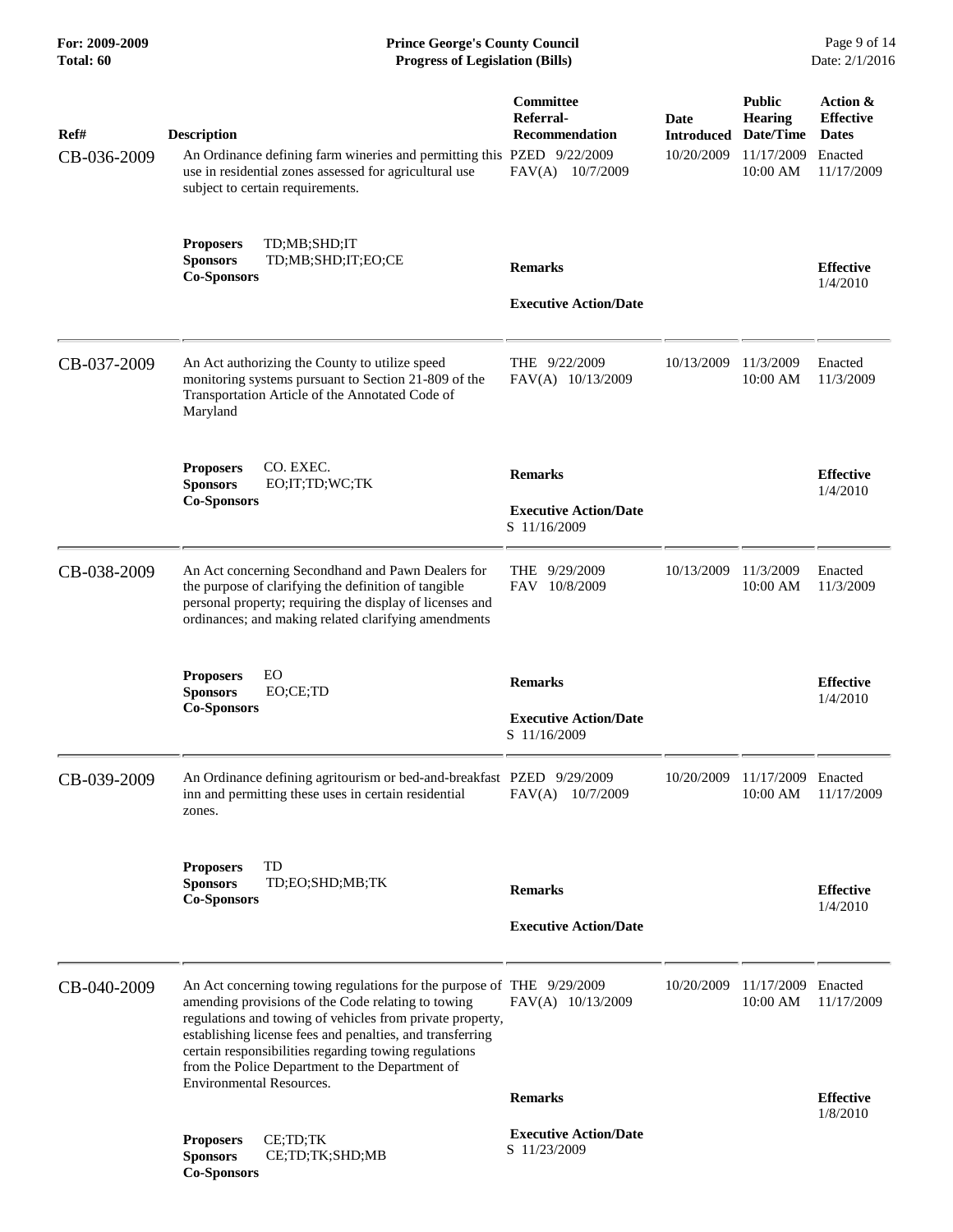| Ref#        | <b>Description</b>                                                                                                                                                                                                                                                                                                            | Committee<br>Referral-<br><b>Recommendation</b> | Date       | <b>Public</b><br>Hearing<br><b>Introduced Date/Time</b> | Action &<br><b>Effective</b><br><b>Dates</b> |
|-------------|-------------------------------------------------------------------------------------------------------------------------------------------------------------------------------------------------------------------------------------------------------------------------------------------------------------------------------|-------------------------------------------------|------------|---------------------------------------------------------|----------------------------------------------|
| CB-041-2009 | An Ordinance concerning Maryland -National Capital<br>Park and Planning Commission - Prince George's<br>County District Council – Delegation of Powers for the<br>purpose of allowing the governing body of a municipal<br>corporation to exercise certain powers of the district<br>council, subject to certain limitations. | PZED 9/29/2009<br>C.O.W. 10/20/2009             | 10/20/2009 | 11/17/2009<br>10:00 AM                                  | Recommit<br>11/17/2009                       |
|             |                                                                                                                                                                                                                                                                                                                               | <b>Remarks</b>                                  |            |                                                         | <b>Effective</b>                             |
|             | TD<br><b>Proposers</b><br><b>Sponsors</b><br>SHD;EO<br><b>Co-Sponsors</b>                                                                                                                                                                                                                                                     | <b>Executive Action/Date</b>                    |            |                                                         |                                              |
| CB-042-2009 | An Act concerning Subpoenas for the purpose of<br>authorizing the Personnel Board to issue subpoenas<br>regarding the subject of any appeal before the Personnel<br>Board; and generally relating to the Personnel Board.                                                                                                     | $C.0.W.$ 9/29/2009<br>FAV 10/13/2009            | 10/13/2009 | 11/3/2009<br>10:00 AM                                   | Enacted<br>11/3/2009                         |
|             | <b>MB</b><br><b>Proposers</b>                                                                                                                                                                                                                                                                                                 | <b>Remarks</b>                                  |            |                                                         | <b>Effective</b>                             |
|             | MB;SHD<br><b>Sponsors</b><br><b>Co-Sponsors</b>                                                                                                                                                                                                                                                                               | <b>Executive Action/Date</b><br>S 11/16/2009    |            |                                                         | 1/4/2010                                     |
| CB-043-2009 | An Ordinance modifying the minimum lot size<br>requirements of certain lots in the R-R Zone recorded<br>prior to November 29, 1949.                                                                                                                                                                                           | PZED 9/29/2009<br>FAV(A) 10/7/2009              | 10/20/2009 | 11/17/2009<br>10:00 AM                                  | Enacted<br>11/17/2009                        |
|             | <b>Proposers</b><br>EO<br>EO<br><b>Sponsors</b><br><b>Co-Sponsors</b>                                                                                                                                                                                                                                                         | <b>Remarks</b>                                  |            |                                                         | <b>Effective</b><br>1/4/2010                 |
|             |                                                                                                                                                                                                                                                                                                                               | <b>Executive Action/Date</b>                    |            |                                                         |                                              |
| CB-044-2009 | An Act concerning roads and sidewalks for the purpose<br>of clarifying that the placement of portable storage<br>containers in road rights-of-way is prohibited.                                                                                                                                                              | THE 9/29/2009<br>FAV 10/8/2009                  | 10/13/2009 | 11/3/2009<br>10:00 AM                                   | Enacted<br>11/3/2009                         |
|             | <b>CE</b><br><b>Proposers</b>                                                                                                                                                                                                                                                                                                 |                                                 |            |                                                         |                                              |
|             | <b>Sponsors</b><br>CE;TD;MB;TK<br><b>Co-Sponsors</b>                                                                                                                                                                                                                                                                          | <b>Remarks</b>                                  |            |                                                         | <b>Effective</b><br>1/4/2010                 |
|             |                                                                                                                                                                                                                                                                                                                               | <b>Executive Action/Date</b><br>S 11/16/2009    |            |                                                         |                                              |
| CB-045-2009 | An Act concerning the consumption and possession of<br>alcoholic beverages in public for the purpose of<br>amending provisions of the County Code to revise the<br>penalty for the consumption and possession of alcoholic<br>beverages in public.                                                                            | PSFM 9/29/2009                                  |            |                                                         |                                              |
|             |                                                                                                                                                                                                                                                                                                                               | <b>Remarks</b>                                  |            |                                                         | <b>Effective</b>                             |
|             | <b>Proposers</b><br>WC<br><b>Sponsors</b><br><b>Co-Sponsors</b>                                                                                                                                                                                                                                                               | <b>Executive Action/Date</b>                    |            |                                                         |                                              |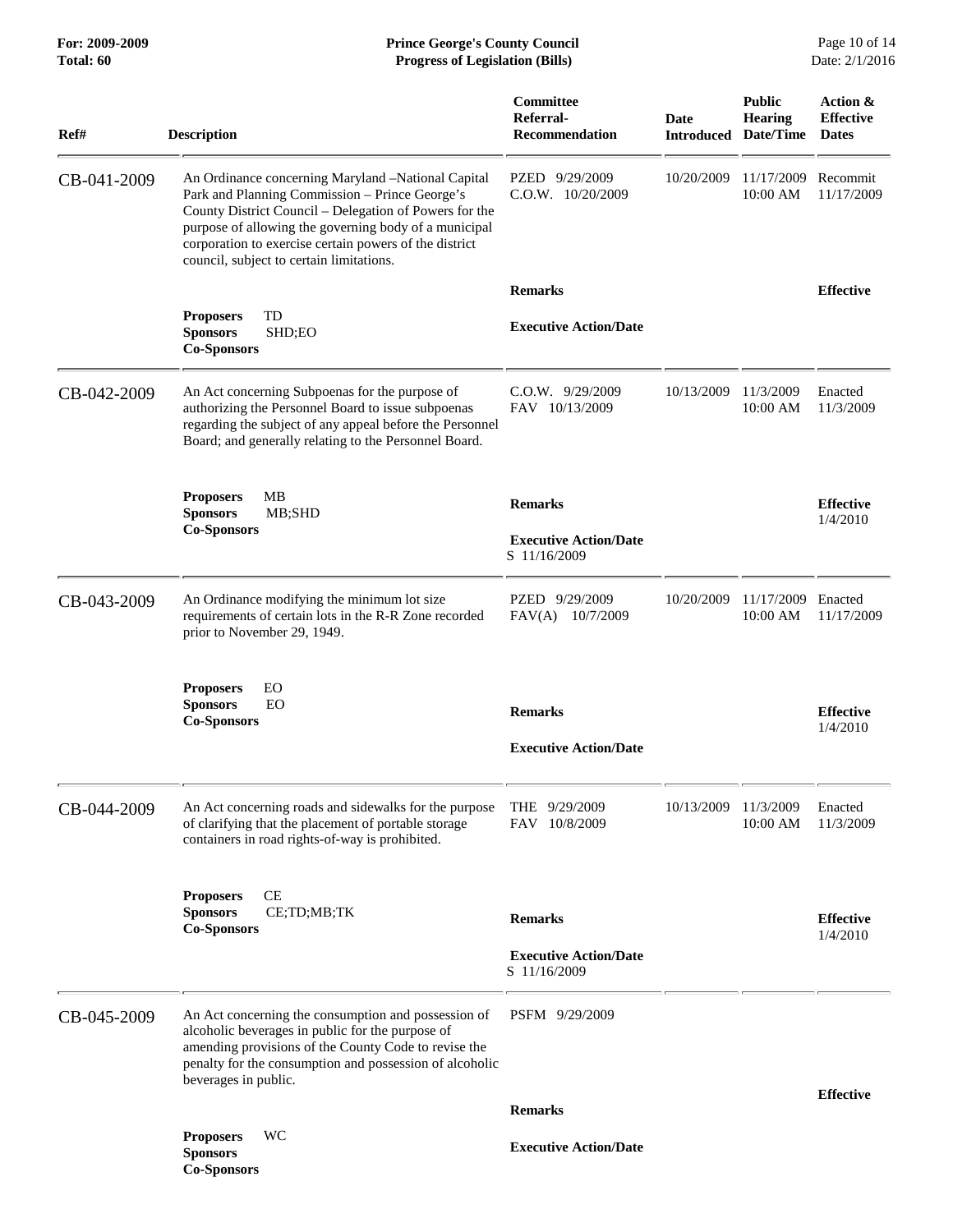| Ref#        | <b>Description</b>                                                                                                                                                                                                          | Committee<br>Referral-<br><b>Recommendation</b>                | <b>Date</b><br><b>Introduced</b> | <b>Public</b><br><b>Hearing</b><br>Date/Time | Action &<br><b>Effective</b><br><b>Dates</b> |
|-------------|-----------------------------------------------------------------------------------------------------------------------------------------------------------------------------------------------------------------------------|----------------------------------------------------------------|----------------------------------|----------------------------------------------|----------------------------------------------|
| CB-046-2009 | An Act amending the Prince George's County Electrical THE 9/29/2009<br>Code by adopting the 2008 version of the National<br>Electrical Code and local amendments to the County's<br>construction regulations                |                                                                |                                  |                                              |                                              |
|             | CO. EXEC.<br><b>Proposers</b><br><b>Sponsors</b><br><b>Co-Sponsors</b>                                                                                                                                                      | <b>Remarks</b><br><b>Executive Action/Date</b>                 |                                  |                                              | <b>Effective</b>                             |
| CB-047-2009 | An Ordinance amending the net lot area for certain<br>one-family detached dwellings in the O-S Zone.                                                                                                                        | 9/29/2009<br>PZED<br>10/7/2009<br>FAV                          | 10/20/2009                       | 11/17/2009<br>10:00 AM                       | Enacted<br>11/17/2009                        |
|             | TD<br><b>Proposers</b><br><b>Sponsors</b><br>TD<br><b>Co-Sponsors</b>                                                                                                                                                       | <b>Remarks</b><br><b>Executive Action/Date</b>                 |                                  |                                              | <b>Effective</b><br>1/4/2010                 |
| CB-048-2009 | An Act amending provisions of the Code regulating<br>taxicabs, amending certain definitions and requirements<br>for certificates of registration, increasing rates and<br>otherwise relating to the regulation of taxicabs. | PSFM 9/29/2009                                                 |                                  |                                              |                                              |
|             | <b>Proposers</b><br>TD;TK<br><b>Sponsors</b><br><b>Co-Sponsors</b>                                                                                                                                                          | <b>Remarks</b><br><b>Executive Action/Date</b>                 |                                  |                                              | <b>Effective</b>                             |
| CB-049-2009 | A Subdivision Bill amending Subtitle 24 to permit<br>certain intra-family transfers of property without filing a $FAV(A)$ 10/7/2009<br>subdivision plat.                                                                    | PZED 9/29/2009                                                 | 9/29/2009                        | 11/17/2009 Enacted<br>10:00 AM               | 11/17/2009                                   |
|             | TD<br><b>Proposers</b><br><b>Sponsors</b><br>TD<br><b>Co-Sponsors</b>                                                                                                                                                       | <b>Remarks</b><br><b>Executive Action/Date</b><br>S 11/23/2009 |                                  |                                              | <b>Effective</b><br>12/24/2009               |
| CB-050-2009 | An Ordinance modifying the regulations applicable to<br>development of open space in the R-L Zone.                                                                                                                          | PZED 9/29/2009                                                 |                                  |                                              |                                              |
|             | MВ<br><b>Proposers</b><br><b>Sponsors</b><br><b>Co-Sponsors</b>                                                                                                                                                             | <b>Remarks</b><br><b>Executive Action/Date</b>                 |                                  |                                              | <b>Effective</b>                             |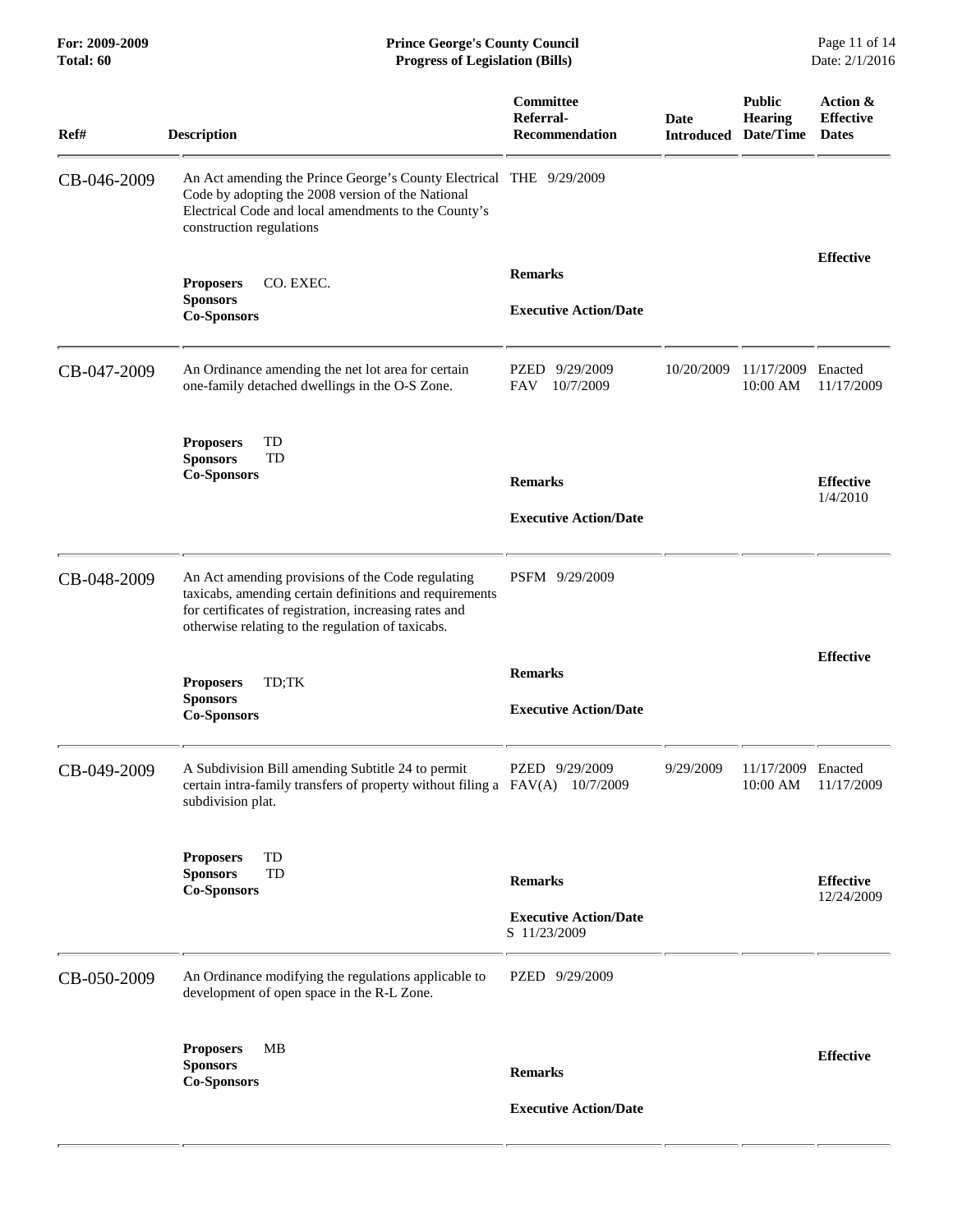| Ref#<br>CB-051-2009 | <b>Description</b><br>An Act establishing the homestead property tax credit<br>for the County property tax for the taxable year<br>beginning July 1, 2010, as required by State Law.                                                                                                                                                                                                                                                                     | Committee<br>Referral-<br><b>Recommendation</b><br>PSFM 10/6/2009<br>FAV 10/7/2009 | Date<br><b>Introduced</b><br>10/13/2009 | <b>Public</b><br><b>Hearing</b><br>Date/Time<br>11/17/2009<br>10:00 AM | Action &<br><b>Effective</b><br><b>Dates</b><br>Enacted<br>11/3/2009 |
|---------------------|----------------------------------------------------------------------------------------------------------------------------------------------------------------------------------------------------------------------------------------------------------------------------------------------------------------------------------------------------------------------------------------------------------------------------------------------------------|------------------------------------------------------------------------------------|-----------------------------------------|------------------------------------------------------------------------|----------------------------------------------------------------------|
|                     | <b>Proposers</b><br>CO. EXEC.<br><b>Sponsors</b><br>TD<br><b>Co-Sponsors</b>                                                                                                                                                                                                                                                                                                                                                                             | <b>Remarks</b><br><b>Executive Action/Date</b><br>S 11/23/2009                     |                                         |                                                                        | <b>Effective</b><br>1/8/2010                                         |
| CB-052-2009         | An Subdivision Bill concerning Subdivision in Urban<br>Centers and Corridor Nodes Development Code of<br>Prince George's County for the purpose of amending the<br>Subdivision Ordinance of Prince George's County,<br>Maryland to incorporate appropriate references,<br>regulations, and procedures pertaining to Subtitle 27A of<br>the Prince George's County Code.                                                                                  | PZED 10/6/2009<br>HELD 11/13/2009<br><b>Remarks</b>                                | 10/6/2009                               | 11/17/2009<br>10:00 AM                                                 | Recommit<br>11/17/2009<br><b>Effective</b>                           |
|                     | M-NCPPC<br><b>Proposers</b><br><b>Sponsors</b><br><b>SHD</b><br><b>Co-Sponsors</b>                                                                                                                                                                                                                                                                                                                                                                       | <b>Executive Action/Date</b>                                                       |                                         |                                                                        |                                                                      |
| CB-053-2009         | An Subdivision Bill updating the overall Ordinance,<br>amending the process for requesting impacts to regulated<br>areas to apply countywide; clarifying the definition of<br>regulated streams and their associated buffers; amending<br>submittal requirements for minor, major and<br>conservation subdivisions; and implementing the<br>recommendations of the Countywide Green<br>Infrastructure Functional Master Plan, approved June<br>14, 2005. | <b>Remarks</b><br><b>Executive Action/Date</b>                                     |                                         |                                                                        | <b>Effective</b>                                                     |
|                     | M-NCPPC<br><b>Proposers</b><br><b>Sponsors</b><br><b>Co-Sponsors</b>                                                                                                                                                                                                                                                                                                                                                                                     |                                                                                    |                                         |                                                                        |                                                                      |
| CB-054-2009         | A Ordinance for the purpose of establishing a new<br>Subtitle to the County Code that specifies development<br>review and approval procedures and design regulations<br>to ensure and control future transit-oriented,<br>pedestrian-friendly, mixed-use development in selected<br>Centers and Corridor Nodes within Prince George's<br>County, Maryland.                                                                                               | PZED<br>10/20/2009<br>HELD 11/13/2009                                              | 10/20/2009                              | 11/17/2009<br>10:00 AM                                                 | Recommit<br>11/17/2009                                               |
|                     | M-NCPPC<br><b>Proposers</b><br><b>SHD</b><br><b>Sponsors</b><br><b>Co-Sponsors</b>                                                                                                                                                                                                                                                                                                                                                                       | <b>Remarks</b><br><b>Executive Action/Date</b>                                     |                                         |                                                                        | <b>Effective</b>                                                     |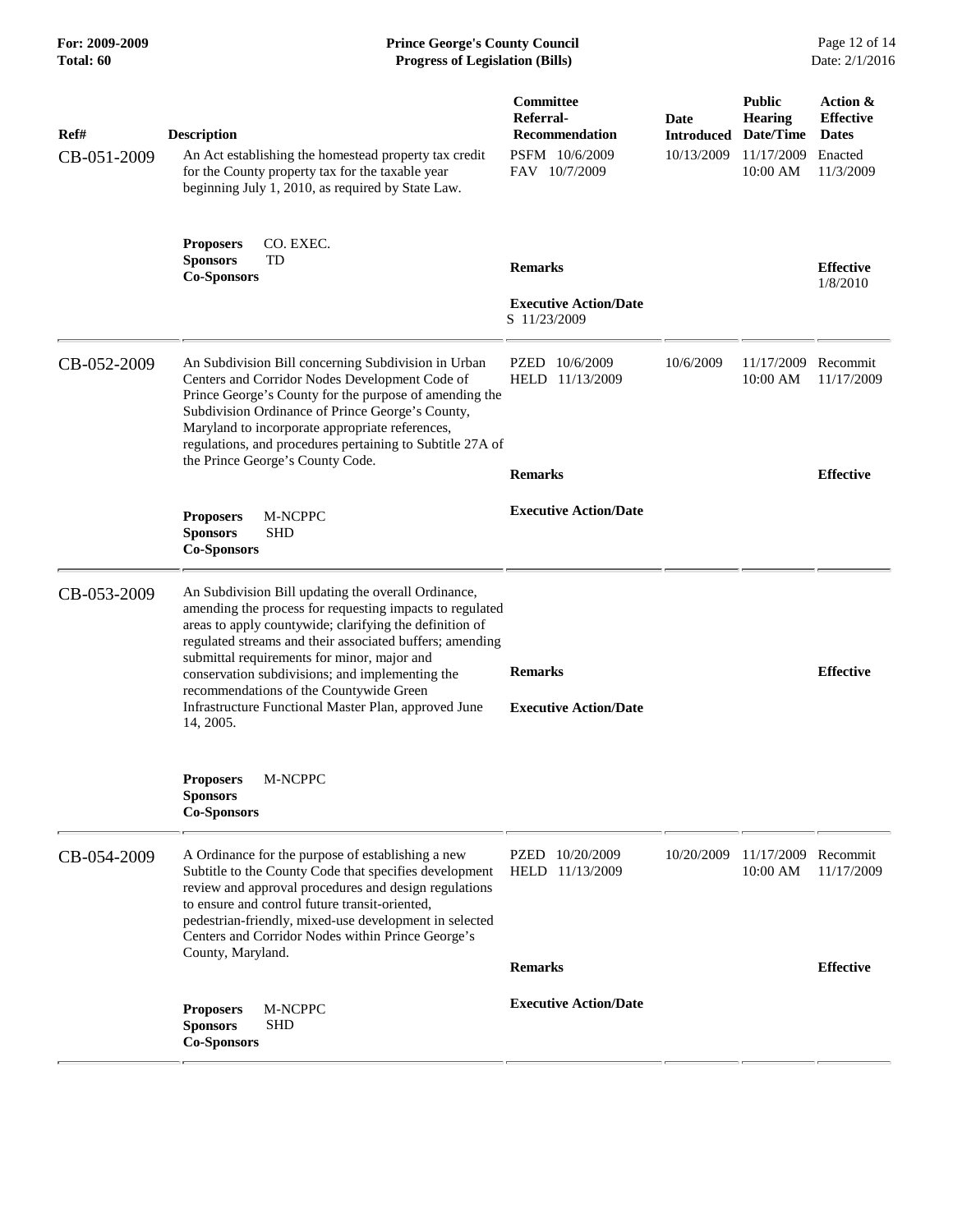| For: 2009-2009<br><b>Total: 60</b> | <b>Prince George's County Council</b><br><b>Progress of Legislation (Bills)</b>                                                                                                                                                                                                                                                                                |                                                                                       |                                         |                                                                        | Page 13 of 14<br>Date: 2/1/2016                                        |  |
|------------------------------------|----------------------------------------------------------------------------------------------------------------------------------------------------------------------------------------------------------------------------------------------------------------------------------------------------------------------------------------------------------------|---------------------------------------------------------------------------------------|-----------------------------------------|------------------------------------------------------------------------|------------------------------------------------------------------------|--|
| Ref#<br>CB-055-2009                | <b>Description</b><br>A Ordinance for the purpose of amending the Zoning<br>Ordinance of Prince George's County, Maryland to<br>incorporate appropriate references, regulations, and<br>procedures pertaining to Subtitle 27A of the Prince<br>George's County Code, and to delete an obsolete section<br>pertaining to the Interim General Plan Amendment for | Committee<br>Referral-<br><b>Recommendation</b><br>PZED 10/20/2009<br>HELD 11/13/2009 | Date<br><b>Introduced</b><br>10/20/2009 | <b>Public</b><br><b>Hearing</b><br>Date/Time<br>11/17/2009<br>10:00 AM | Action &<br><b>Effective</b><br><b>Dates</b><br>Recommit<br>11/17/2009 |  |
|                                    | Growth Policy.                                                                                                                                                                                                                                                                                                                                                 | <b>Remarks</b>                                                                        |                                         |                                                                        | <b>Effective</b>                                                       |  |
|                                    | <b>Proposers</b><br>M-NCPPC<br><b>SHD</b><br><b>Sponsors</b><br><b>Co-Sponsors</b>                                                                                                                                                                                                                                                                             | <b>Executive Action/Date</b>                                                          |                                         |                                                                        |                                                                        |  |
| CB-056-2009                        | <b>ASSIGNED</b>                                                                                                                                                                                                                                                                                                                                                |                                                                                       |                                         |                                                                        |                                                                        |  |
|                                    | <b>Proposers</b><br>N/A<br><b>Sponsors</b><br><b>Co-Sponsors</b>                                                                                                                                                                                                                                                                                               | <b>Remarks</b><br><b>Executive Action/Date</b>                                        |                                         |                                                                        | <b>Effective</b>                                                       |  |
|                                    |                                                                                                                                                                                                                                                                                                                                                                |                                                                                       |                                         |                                                                        |                                                                        |  |
| CB-057-2009                        | An Ordinance modifying the regulations applicable to<br>development of open space in the R-L Zone.                                                                                                                                                                                                                                                             | PZED 10/20/2009<br>FAV(A) 11/13/2009                                                  | 10/20/2009                              | 11/17/2009<br>10:00 AM                                                 | Enacted<br>11/17/2009                                                  |  |
|                                    | <b>Proposers</b><br>MВ<br><b>Sponsors</b><br>MВ<br><b>Co-Sponsors</b>                                                                                                                                                                                                                                                                                          | <b>Remarks</b>                                                                        |                                         |                                                                        | <b>Effective</b>                                                       |  |
|                                    |                                                                                                                                                                                                                                                                                                                                                                | <b>Executive Action/Date</b>                                                          |                                         |                                                                        | 1/4/2010                                                               |  |
| CB-058-2009                        | An Act concerning Supplementary Appropriations of<br>Federal, State and other funds in the amount of<br>\$10,682,603 to the Department of Housing and<br>Community Development, Health Department,<br>Department of Family Services, Office of the State's<br>Attorney, Office of Homeland Security, Fire/EMS                                                  | PSFM 10/20/2009<br>FAV 11/5/2009                                                      | 10/20/2009                              | 11/17/2009<br>10:00 AM                                                 | Enacted<br>11/17/2009                                                  |  |
|                                    | Department, Volunteer Fire Department, Police<br>Department and a technical correction to CB-19-2009                                                                                                                                                                                                                                                           | <b>Remarks</b>                                                                        |                                         |                                                                        | <b>Effective</b>                                                       |  |
|                                    | CO. EXEC.<br><b>Proposers</b><br><b>Sponsors</b><br>MB<br><b>Co-Sponsors</b>                                                                                                                                                                                                                                                                                   | <b>Executive Action/Date</b><br>S 11/23/2009                                          |                                         |                                                                        | 1/8/2010                                                               |  |
| CB-059-2009                        | An Emergency Bill concerning the issuance and sale of<br>General Obligation Qualified School Construction<br>Bonds in an amount not to exceed \$29,638,000                                                                                                                                                                                                     | PSFM 10/20/2009<br>FAV 11/5/2009                                                      | 10/20/2009                              | 11/17/2009<br>10:00 AM                                                 | Enacted<br>11/17/2009                                                  |  |
|                                    | CO. EXEC.<br><b>Proposers</b><br><b>SHD</b><br><b>Sponsors</b><br><b>Co-Sponsors</b>                                                                                                                                                                                                                                                                           | <b>Remarks</b>                                                                        |                                         |                                                                        | <b>Effective</b><br>11/19/2009                                         |  |

 **Executive Action/Date** S 11/19/2009